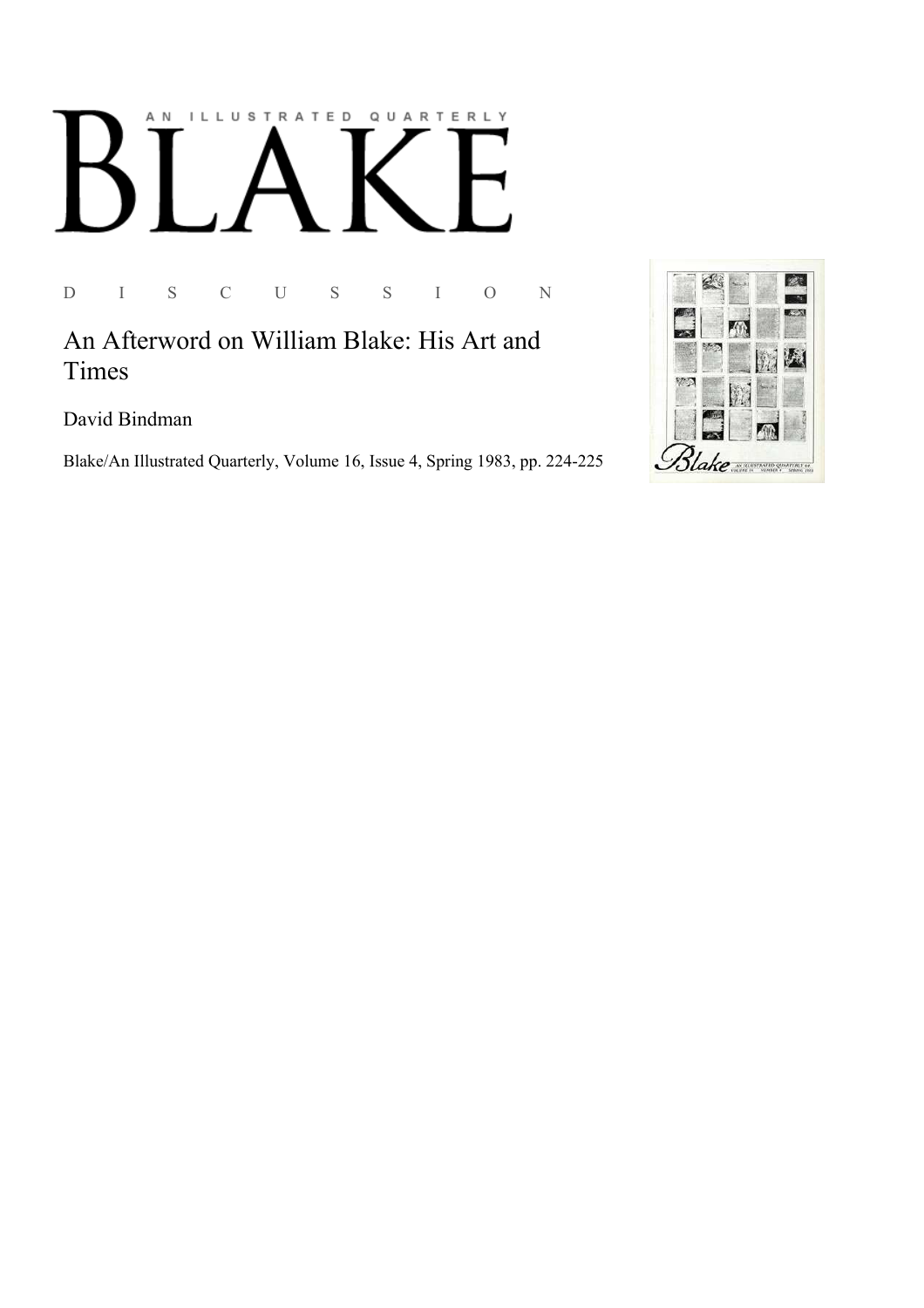

## An Afterword on *William Blake: His Art and Times*  BY David Bindman

One of the frustrations and delights of putting on an exhibition is that objects can look different from one's memory of them when seen together on the walls. It is, of course, part of the raison d'etre of such exhibitions that they enable direct comparisons to be made, but they also inevitably make the catalogue, which has to be written many months before the exhibition, out of date, for it cannot include the experience of the exhibition itself. The following notes are intended as corrections to the text and observations arising from the exhibition, and they center largely around the large color prints.

Martin Butlin's very recent discovery of an 1804 watermark on the Tate version of the *Newton* color print (cat. no. 56b) has already demolished the received picture of the chronology and development of the large color prints, some of which are dated 1795. The presence of seven of these prints in the exhibition from various sources offers a useful opportunity to start thinking about them again and I am glad to report some progress. It was clear from seeing the prints together that we have to abandon any sense of a rigid method in their creation; there was no one way of making them and we should see their creation as part of an organic process of trial and error over a number of years. This is brought home by the discovery of Mr. Patrick Noon, Curator of Prints and Drawings at the Yale Center for British Art, that there are definite indications of printing from a relief-etched copper plate on the Metropolitan Museum's impression of *God Judging Adam* (cat. no. 51). This has been confirmed by microscopic examination which revealed clear signs of indentation in the printed area and broken fibres around it consistent with pressure from a metal plate. The reliefetched areas, printed in gray, form a kind of broad underdrawing defining the main shapes of the figures, like the relief-etched areas in some of the plates from *The Book of Urizen* which were color printed. The discovery of relief-etched printing also provides an explanation of the mysterious letters observed on the surface of the New York impression, which appear to be the imprint of part of an embossed address of the kind often found

on the back of copper plates; Blake has evidently used the back of a copper plate to make the relief-etched underprinting and not bothered to burnish down the platemaker's imprint.

This strongly suggests that *God Judging Adam* was the first of the large color prints to be worked on and that at first Blake simply extended the method he had employed for color printing the illuminated books by using a very much larger copper plate. We may surmise that he would have found relief etching on this size of plate to be time consuming and difficult and therefore not worth the labor: certainly none of the other color prints shows any signs of such relief etching but only the direct application of color from an unetched surface. There is every likelihood that he began working on these problems in 1795 when he was probably finishing the last of the color-printed illuminated books; on the other hand the watermark on the Tate *Newton* proves that he was working with a color-printing method as late as 1804, when he was preparing a set of the prints for Thomas Butts. The little known Glen Foerd version of the *Newton* is also in the exhibition (cat. no. 56), and it is clear that the two versions are quite different in handling, and that there are arguments for seeing the Glen Foerd version as predating the Tate version by several years. The differences between the two figures of Newton —the angle of the head, the contour of the back, the relationship of the feet to each other and the angle of the hands —make it unlikely that they were printed from the same surface: it is probable that Blake made a fresh start with the Tate version, presumably to complete the set for Thomas Butts. The differences are compatible with a space of many years between the two versions, and perhaps with the change of style in Blake's art in the years around 1800.

These changes certainly involve a stronger linearity which can be seen in the Tate version in the more incisive contour, and the reduction of broken lines of varied thickness, but the most striking differences are in the modeling. The forms in the Glen Foerd version are built up with a simple plasticity, shadowing from the lower contour leaving the main area without interior modeling. The Tate version, on the other hand, has a high degree of definition within the larger forms so that it is possible to discern the segmentation of the muscles and sense the shape of bone and cartilage beneath. This is achieved in the figure of Newton by a stippling technique applied almost exclusively in watercolor, and it is possible to see here an analogy with the 1803 watercolor in the exhibition of *St. Paul preaching* (cat. no. 75). This technique may derive from Blake's experience as a miniature painter, as Raymond Lister has suggested. The background in the Glen Foerd version is defined by dark washes but in the Tate version it is filled with an intense blue color; in fact color pervades all the darker areas of the later print and the modeling of the figure also picks up the blue from the back-